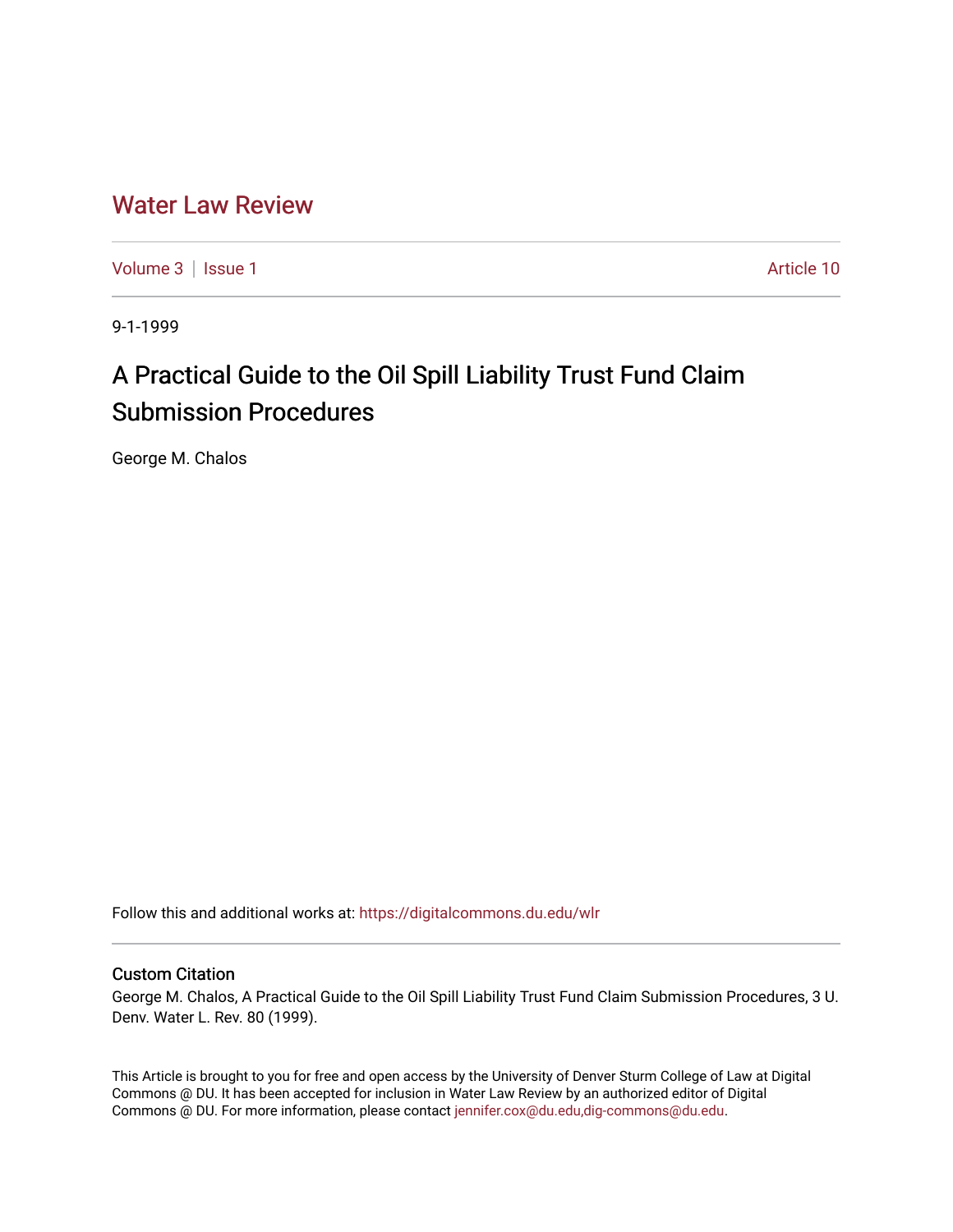# **A PRACTICAL GUIDE TO THE OIL SPILL LIABILITY TRUST FUND CLAIM SUBMISSION PROCEDURES**

# GEORGE M. CHALOS:

| I.    |                                                                   | 80 |
|-------|-------------------------------------------------------------------|----|
| Н.    | Claims That May be Submitted to the OSLTF 82                      |    |
| Ш.    | General Requirements for Presenting a Claim Against the           |    |
|       | <b>OSLTF</b>                                                      | 82 |
| IV.   |                                                                   |    |
| V.    |                                                                   |    |
| VI.   |                                                                   | 83 |
| VII.  | Proof Required for Each Claim for Removal Costs or                |    |
|       |                                                                   |    |
|       |                                                                   |    |
|       |                                                                   |    |
|       |                                                                   |    |
|       | D.                                                                |    |
|       |                                                                   |    |
|       | F.                                                                |    |
|       |                                                                   |    |
| VIII. |                                                                   |    |
| IX.   |                                                                   |    |
| Х.    | <b>Practical Considerations in Presenting Claims on Behalf of</b> |    |
|       |                                                                   | 90 |
| XI.   |                                                                   | 92 |

#### I. **OVERVIEW**

The Oil Spill Liability Trust Fund **("OSLTF")** was established, in the wake of the *EXXON VALDEZ* oil spill, to provide funds for those who have suffered loss or damages due to an oil spill.' Generally, a party who incurs a loss or cost or both as a result of an oil pollution incident must submit claims against the Responsible Party ("RP") or its guarantor for reimbursement and compensation. Under certain circumstances, such a claimant may be entitled to submit claims

**I** George M. Chalos, Esq. of The Chalos Law Firm, LLC, Americana House, 10 Audrey Avenue, Oyster Bay, New York 11771.

<sup>1.</sup> Michael **G.** Chalos, Esq., a senior member of The Chalos Law Firm, was the lead defense attorney for Captain Joseph Hazelwood, Master of the EXXON VALDEZ, in both the civil and criminal litigation that arose after the VALDEZ oil spill.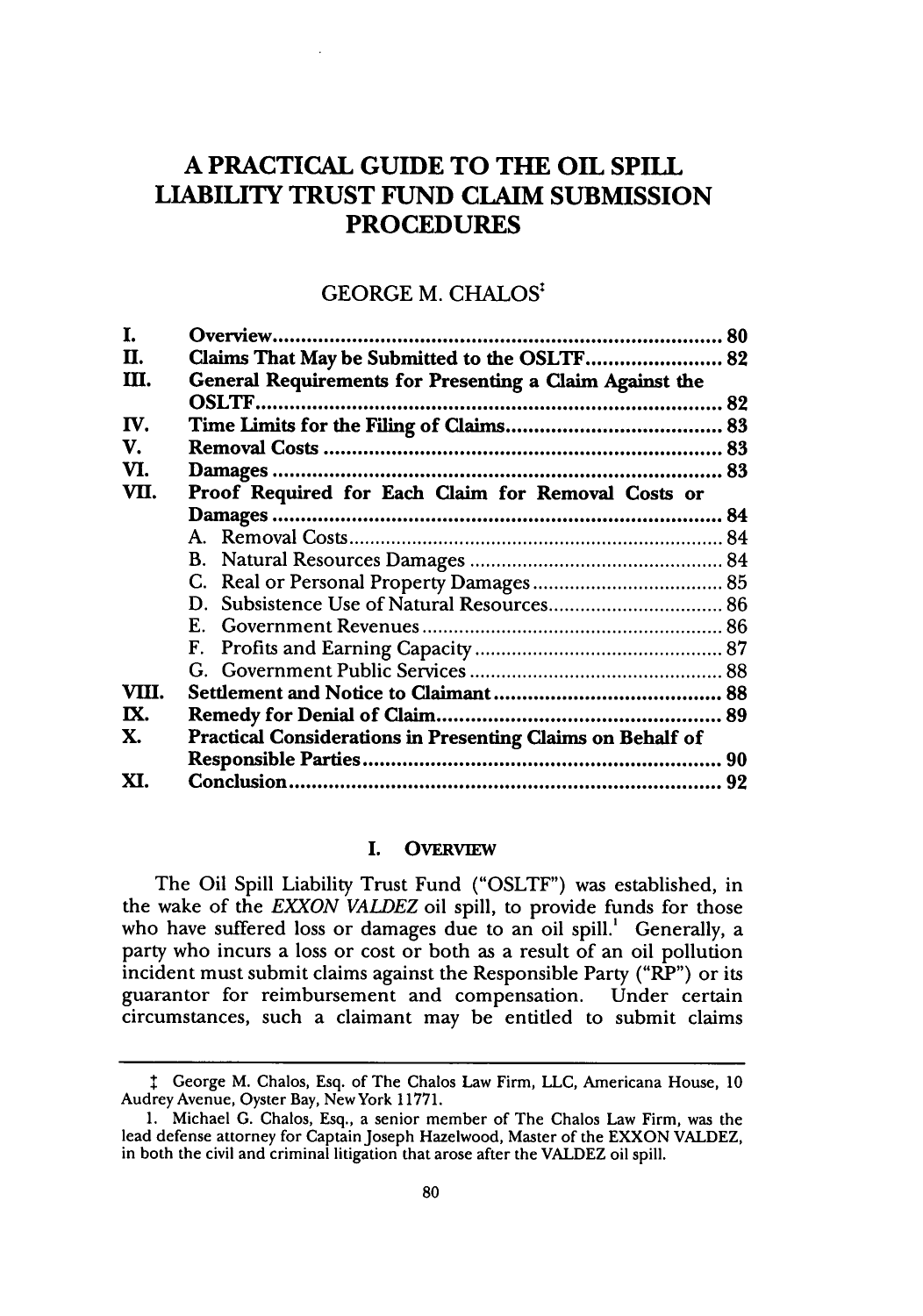directly to the OSLTF. $^2$  In a similar fashion, an RP and its insurers may make a claim against the fund for reimbursement of certain costs and expenses incurred, as expressly authorized by the relevant regulations.'

On August 18, 1990, the Oil Pollution Act ("OPA") was enacted into law in response to the need for specific legislation governing the discharge or substantial threat of discharge of oil into navigable waters, adjoining shorelines, and exclusive economic zones of the United States.' OSLTF was designated the funding source for carrying out the statute. Administration of the fund was delegated to the Coast Guard, sparking the creation of the National Pollution Funds Center ("NPFC"). The NPFC is an independent Coast Guard unit, which is the fiduciary agent for the OSLTF. In accordance with OPA, and other pertinent laws and regulations, the NPFC executes programs to, *inter alia:* (1) provide funding to permit timely removal actions following pollution incidents; (2) provide funding for the initiation of natural resource damage assessments ("NRDA") for oil spill incidents; and (3) compensate claimants who demonstrate certain types of damages caused by oil pollution.<sup>5</sup>

The general requirements for submitting claims to the OSLTF are set forth in 33 C.F.R. § 136. This section prescribes regulations for presenting, filing, processing, settling, and adjudicating claims authorized for presentation to the OSLTF. $^6$  Specifically, 33 C.F.R. § 136.107 provides that all claimants must sign the presented claim. Claims of a subrogor and subrogee for removal costs, and damages arising from the same incident, must be presented together.<sup>7</sup> Accordingly, it is important to assemble a well-qualified and experienced oil spill response and crisis management team to address any pollution incident, as the interests of the insurer and its assured will necessarily merge with respect to claims for reimbursement from the OSLTF. Third-parties may also present claims to the OSLTF pursuant to applicable statutes.'

Congress established the OSLTF in 1986.' It was authorized for use as part of OPA and is primarily funded by a five cents per barrel tax on oil produced and imported to the United States.<sup>10</sup> The OSLTF provides necessary funding for oil spill removal, natural resource assessment, and restoration, as well as compensation to authorized claimants. An RP may also successfully claim against the OSLTF for removal costs and damages allowed under section 2708 of OPA if. (1)

9. 26 U.S.C. § 9509 (1994).

10. *Id.*

<sup>2.</sup> NATIONAL POLLUTION FUNDS CENTER, USER REFERENCE GUIDE 569 (1999).

<sup>3.</sup> Id. at 571.

<sup>4.</sup> Id. at **13.**

<sup>5.</sup> *Id.*

<sup>6. 33</sup> C.F.R § 136.1(a)(1) (1998).

<sup>7. 33</sup> C.F.R. § 136.107(a) (1998), which, in pertinent part, provides: "The claims of subrogor.. .and subrogee... for removal costs and damages arising out of the same incident should be presented together and must be signed by all claimants."

<sup>8. 33</sup> U.S.C. § 2713 (1994).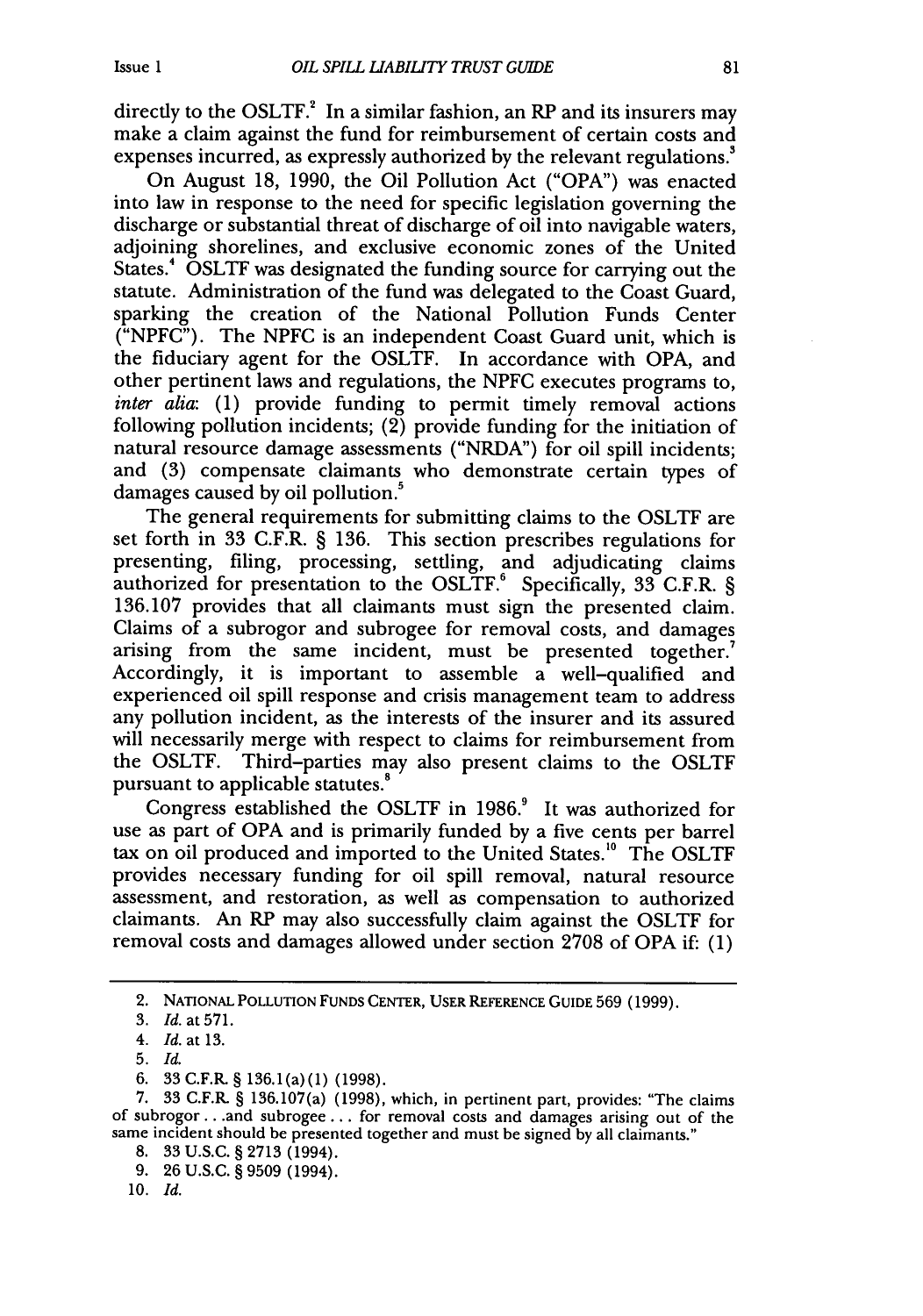the responsible party is entitled to OPA § 2703 defenses to liability; and (2) no exceptions to limitation of liability apply."

The defenses to liability apply if the sole cause of discharge is: (1) an act of God; (2) an act of War; (3) an act or omission of an independent third-party, if the responsible party establishes by a preponderance of the evidence that it acted with due care and took precautions against foreseeable acts of such third-party; and (4) the responsible party reported the incident and provided cooperation in removal activities.<sup>11</sup>

There are certain exceptions to an RP's limitation of liability including an act of gross negligence, an act of willful misconduct, or the violation of a federal safety, construction, or operating regulation caused a spill.<sup>13</sup>

#### **I.** CLAIMS **THAT MAY BE SUBMITrED TO THE OSLTF**

A person or party may submit claims to the OSTLF for uncompensated removal costs and damages that result from an oil spill's damage to natural resources, real or personal property, subsistence use, revenues, profits and earning capacity, and public services.<sup>14</sup>

An RP, under OPA § 2708, may recover for damages in excess of the limits of liability provided in OPA  $\S$  2704. Under OPA  $\S$  2704, the limits for tank vessels is the greater of \$1,200 per gross ton or \$10 million for vessels 3,000 gross tons or greater (\$2 million for vessels less than 3,000 gross tons). The limit is the greater of \$600 per gross ton or  $$500,000$  for vessels other than tanks.<sup>15</sup>

However, as stated above, under OPA § 2708, an RP may assert a claim to the OSLTF *only* if it can demonstrate its entitlement to a defense or limitation of liability under OPA.<sup>16</sup> In fact, this is the first step which an RP must successfully complete before the NPFC will proceed with the review of any claim.'7

#### **III. GENERAL REQUIREMENTS FOR PRESENTING A CLAIM AGAINST THE OSLTF**

Pursuant to the Code of Federal Regulations the claimant bears the burden of providing all evidence, information, and documentation deemed necessary by the Director of the NPFC to support the claim."'

In addition to complying with the general regulation

17. Presently, we are in involved with the presentment of a claim against the OSLTF, wherein the NPFC legal counsel requests that we demonstrate entitlement to limitation of liability prior to continuing with the claim review process.

<sup>11. 33</sup> U.S.C. § 2708(a) (1994).

<sup>12. 33</sup> U.S.C. § 2703(a) (1994).

<sup>13. 33</sup> U.S.C. § 2704(c)(1) (1994).

<sup>14. 33</sup> U.S.C. § 2702(b) (1994).

<sup>15. 33</sup> U.S.C. § 2704(a)(1)-(2) (1994).

<sup>16. 33</sup> U.S.C. § 2708(a) (1994).

<sup>18. 33</sup> C.F.R. § 136.105(a) (1998).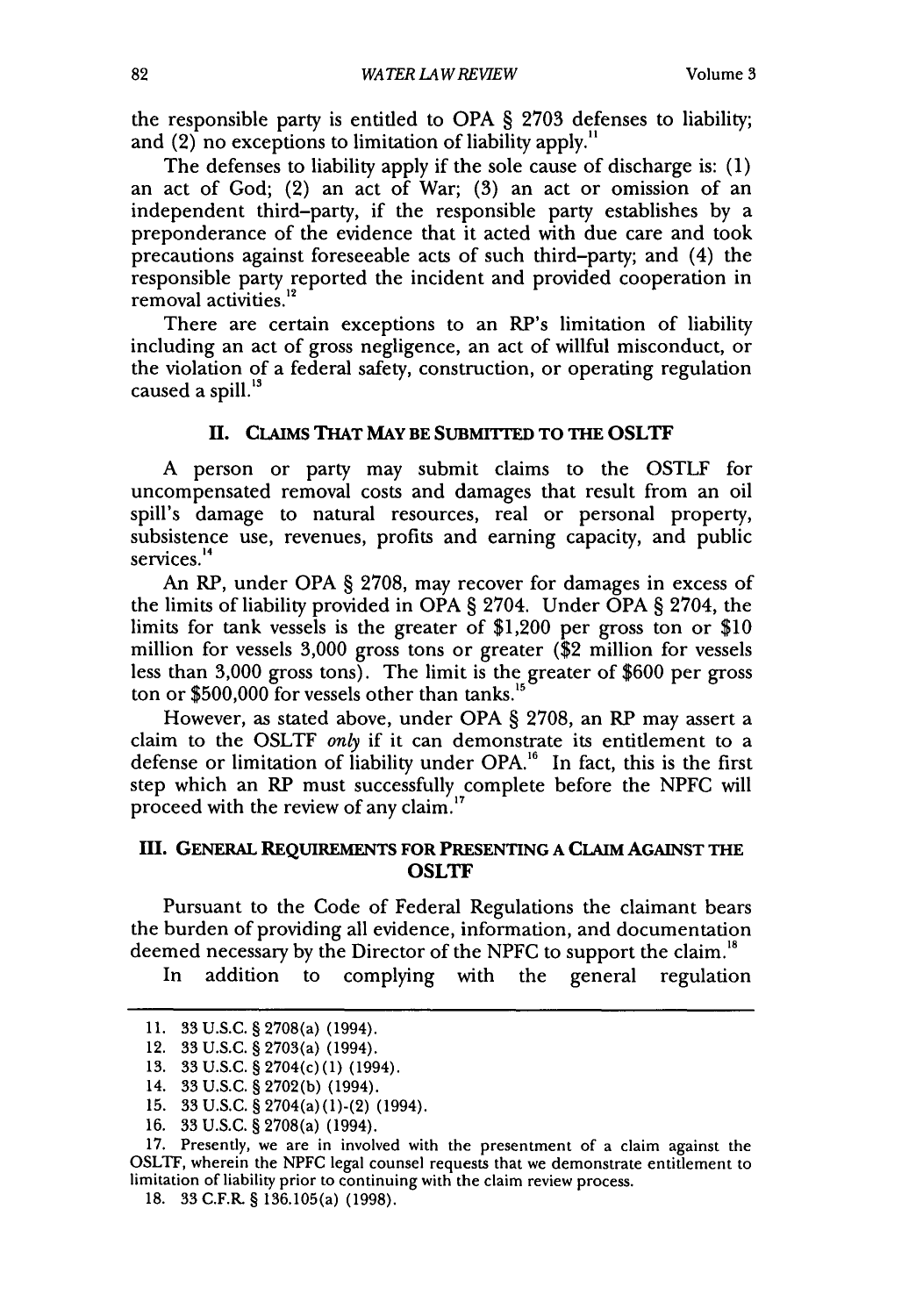requirements, a claimant must specify all of the claimant's known removal costs or damages arising out of a single incident and separately list, with a certain sum attributed to each, all removal costs and each separate category of damages when submitting a claim.<sup>19</sup> Further, the NPFC's Director retains the discretion to treat removal costs and each separate category of damages for claims submitted separately for settlement purposes.

With respect to insurance, a claimant must provide any information that may cover the removal costs or damages for the claimed compensation.<sup>21</sup> In this regard, the claimant is to provide the name and address of each insurer, the kind and amount of coverage, the policy number, and whether any insurer has paid the claim in full or in part.

### **IV. TIME LIMITS FOR THE FILING OF CLAIMS**

The applicable period of limitations for the filing of claims are set forth in the United States Code and the Code of Federal Regulations.<sup>23</sup> The actual time limit varies depending upon the specific nature of the claim being presented and reasons fully detailed below. The OSLTF will only consider a claim if presented in writing to the NPFC's Director.<sup>24</sup> A claim is deemed presented on the date it is actually received at the NPFC office, unless otherwise indicated in writing by the NPFC'S Director.<sup>25</sup>

#### V. **REMOVAL COSTS**

A claim for recovery of removal costs must be presented in writing to the NPFC's Director within six years after the date of completion of all removal actions taken as a result of the oil spill. $26$  Date of completion of all removal actions is defined as the earlier of either the actual date of completion of all removal actions for the incident, or the date the Federal On-Scene Coordinator ("FOSC") determines that the removal actions forming the basis for the cost being claimed are completed.<sup>27</sup>

#### **VI. DAMAGES**

A claim for the recovery of damages may be presented within three years after the date on which the injury and its connection with the oil

<sup>19. §§ 136.105, 136.109.</sup>

<sup>20. § 136.109(</sup>c).

<sup>21. § 136.111(</sup>a).

<sup>22.</sup> *Id.*

<sup>23.</sup> *See 33* U.S.C. § 2712(h) (1994); 33 C.F.R. § 136.101 (1998).

<sup>24. 33</sup> C.F.R. § 136.101 (a) (1998).

<sup>25.</sup> *See§* 136.101(2)(b).

<sup>26. 33</sup> U.S.C. § 2712(h)(1) (1994); 33 C.F.R. § 136.101(a)(2) (1998).

<sup>27. 33</sup> C.F.R. § 136.101(a) (2) (1998).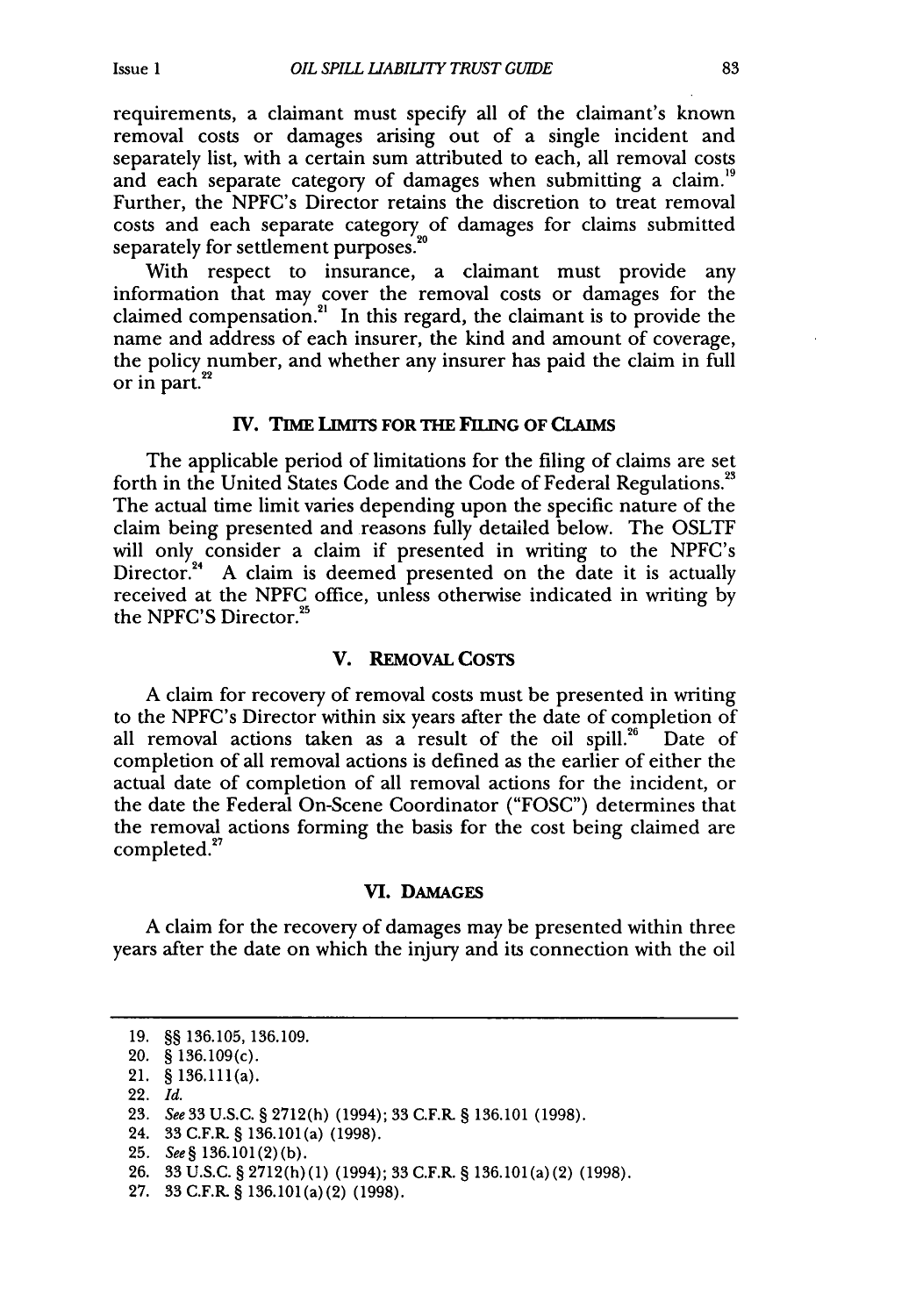discharge were reasonably discoverable with the exercise of due care.<sup>28</sup> If the claim is for recovery of natural resources damages, the claim must be presented within the later period of either the date prescribed in 33 C.F.R.  $\S$  136.101(a)(1), or within three years from the date of completion of the natural resources assessment under 33 U.S.C. §  $2706(e).^{29}$  Ostensibly, the relevant statute of limitations time period in question is the later of either: (1) the date the injury and its reasonably discoverable connection with the incident in question in the exercise of due care; or (2) three years from the date of completion of the natural resources assessment.<sup>30</sup>

# **VII. PROOF REQUIRED FOR EACH CLAIM FOR REMOVAL COSTS OR DAMAGES**

#### A. REMOVAL COSTS

Any claimant may present a claim for removal costs.<sup>31</sup> The claimant must, however, establish that the actions taken were necessary for preventing, minimizing, or mitigating the effects of the oil spill; the removal costs were incurred as a result of those actions; and the actions taken were determined consistent with the National Contingency Plan by the FOSC or directed by the FOSC. $32$  The amount of compensation allowable "is the total of uncompensated reasonable removal costs.., that were determined by the FOSC to be consistent with the National Contingency Plan or were directed by the FOSC."<sup>33</sup>

#### B. NATURAL RESOURCES DAMAGES

An appropriate natural resource trustee may present claims for uncompensated natural resource damages.<sup>34</sup> In order to adequately prove such claims, a claimant must provide documented costs and cost estimates for the claim; identify all trustees who may be potential claimants for the same natural resources damaged; certify the accuracy and integrity of any claim submitted to the Fund; certify that any actions taken or proposed were or will be conducted in accordance with the applicable laws and regulations; certify whether the assessment was conducted in accordance with the applicable provisions of the natural resources damage assessment regulations (33 U.S.C. §  $2706(e)(1)$ ; and certify that, to the best of the trustee's knowledge and belief, no other trustee has the right to present a claim for the same natural resources damages and that payment of any subpart of

<sup>28. 33</sup> U.S.C. § 2712(h)(2) (1994); 33 C.F.R. § 136.101(a)(1)(i) (1998).

<sup>29. 33</sup> C.F.R 136.101(a) (1) (ii) (1998).

<sup>30.</sup> *Id.*

<sup>31. 33</sup> C.F.R § 136.201 (1998).

<sup>32. § 136.203.</sup>

<sup>33. § 136.205.</sup>

<sup>34. § 136.207(</sup>a).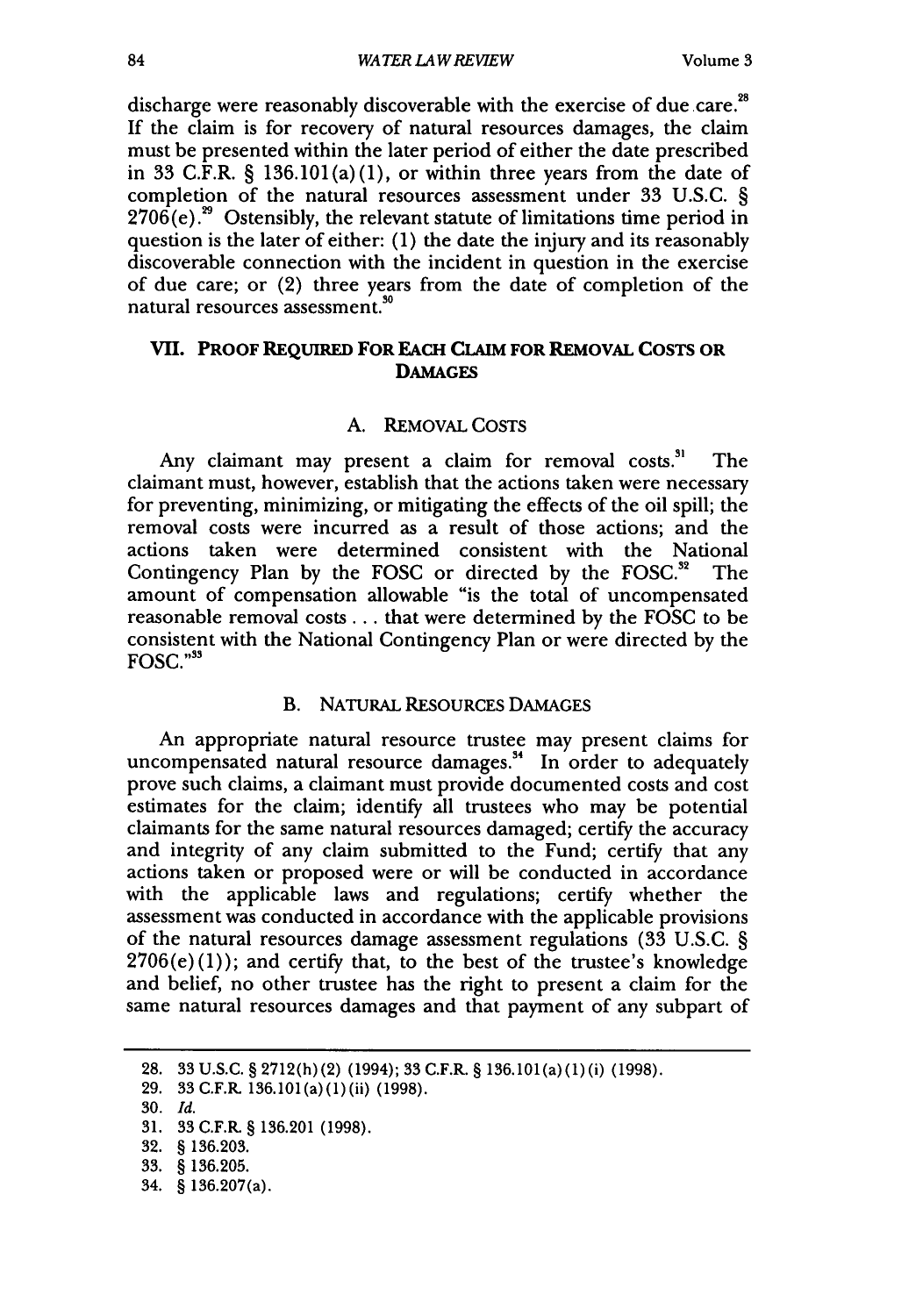the claim presented would not constitute a double recovery for the same natural resources damages.<sup>35</sup>

The amount of compensation allowed for these claims is the reasonable cost of assessing damages, and the cost of restoring, rehabilitating, replacing, or acquiring the equivalent of the damaged natural resources.<sup>36</sup> If any amounts received from the Fund exceeds the amount actually required to accomplish the activities for which the claim was paid, the trustees must reimburse the Fund for such sums."

#### C. REAL OR PERSONAL PROPERTY DAMAGES

Destruction of real or personal property claims may be presented only by a claimant either owning or leasing the property.<sup>38</sup> A claimant must establish an ownership or leasehold interest in the damaged property; the property was injured or destroyed; the cost of repair or replacement; and the value of the property both before and after the injury occurred.<sup>39</sup>

For each economic damages claim, the claimant must establish that the property was not available for use and, if it had been, the value of that use; whether or not substitute property was available and, if used, the costs thereof; and that the economic loss claimed was incurred as the result of the injury to or destruction of the property.<sup>40</sup>

The amount of compensation allowable for damaged property is the lesser of three options. Allowable compensation is either the actual or estimated net cost of repairs necessary to restore the property to substantially the same condition that existed immediately before the damage; the difference between the value of the property before and admage; the difference between the value of the property.<sup>4</sup><br>after the damage; or the replacement value of the property.<sup>41</sup>

For economic losses resulting from the destruction of real or personal property, the amount of allowable compensation is the reasonable costs actually incurred for the use of substitute commercial property, or if substitute was not reasonably available, in amount equal to the net economic loss resulting from not having use of the property.<sup>42</sup> However, where substitute commercial property is reasonably available, but not used, "the allowable compensation for the loss of use is limited to the cost of the substitute commercial property, or the property lost, whichever is less."<sup>43</sup> No compensation is allowed for the loss of noncommercial property use.<sup>44</sup>

- 43. Id.
- 44. *Id.*

<sup>35. § 136.209(</sup>f).

<sup>36. 33</sup> C.F.R § 136.211(a) (1998).

<sup>37. § 136.211(</sup>b).

<sup>38. § 136.213(</sup>a).

<sup>39. § 136.215(</sup>a).

<sup>40. § 136.215(</sup>b).

<sup>41. § 136.217(</sup>a).

<sup>42. 33</sup> C.F.R. § 136.217(b) (1998).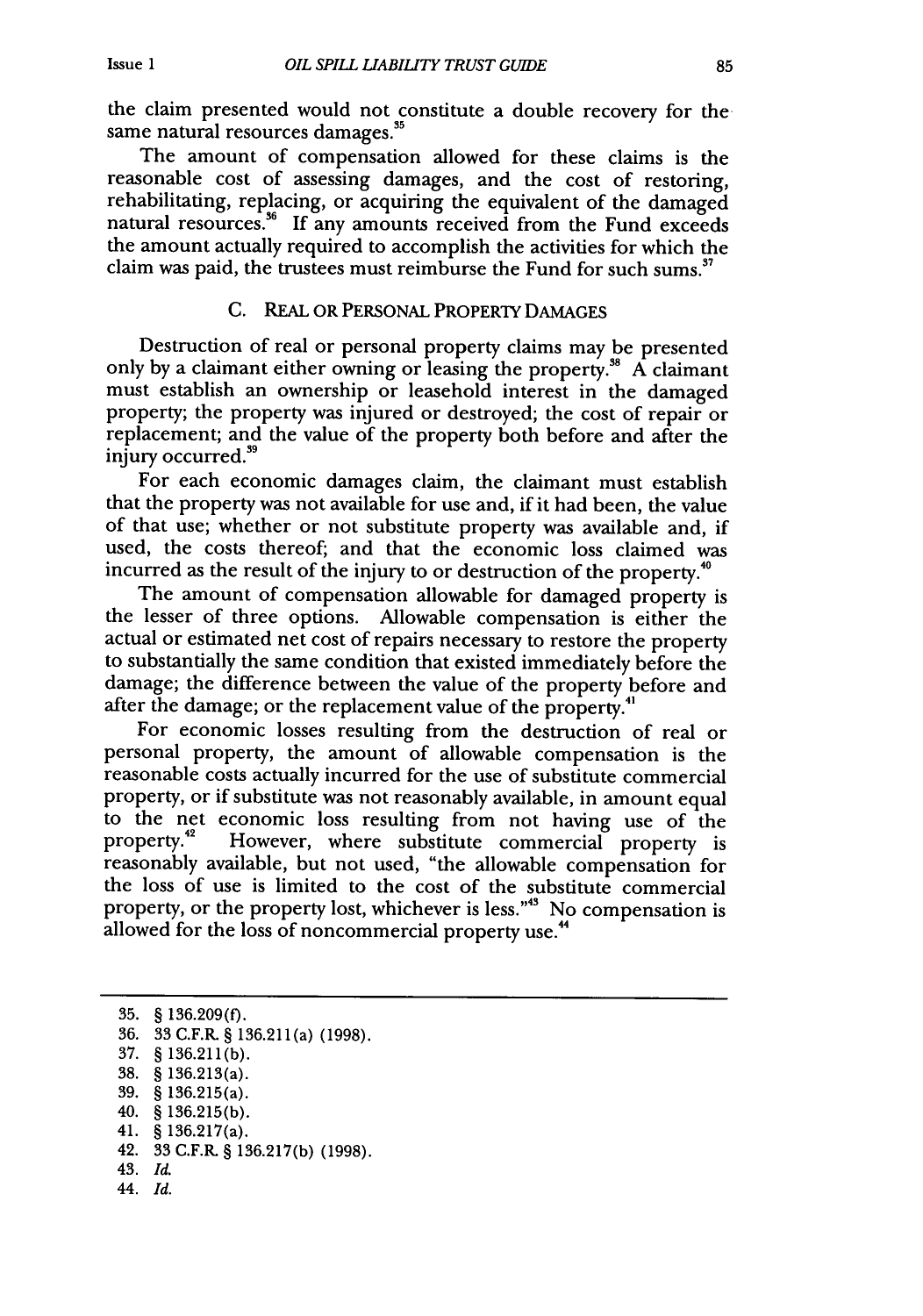# D. SUBSISTENCE USE OF NATURAL RESOURCES

The Code of Federal Regulations sets forth the applicable regulations governing the procedure for obtaining compensation for the loss of subsistence use of natural resources.<sup>45</sup> A claim for the loss of subsistence use of natural resources may be presented *only* by a claimant who actually uses the natural resources for subsistence which have been injured, destroyed, or lost, without regard to the ownership or management of the resources.<sup>46</sup> A claim for loss of profits or impairment of earning capacity caused by a loss of subsistence use of natural resources must be included as part of the claim **. 47**

For subsistence claims, a claimant must specifically identify natural resources for which compensation for loss of use is claimed; describe the actual subsistence use made of each specific natural resource; describe how and to what extent the claimant's subsistence use was affected by the injury to or loss of each specific natural resource; describe efforts mitigating the claimant's loss of subsistence use; and describe alternative sources or means of subsistence available to the claimant during the period of time for the claimed subsistence loss and any available compensation to the claimant for loss of subsistence.<sup>48</sup>

The amount of allowable compensation for subsistence claims is "the reasonable replacement cost of the subsistence loss suffered by the claimant, if, during the period of time for which the loss of subsistence is claimed, there was no alternative source or means or subsistence available."49 Such amounts must be reduced **by** all compensation made available to the claimant compensating for subsistence loss; all income derived by utilizing the time that would have been used to obtain natural resources for subsistence use; and overheads or other normal expenses of subsistence use not incurred as a result of the incident.<sup>50</sup>

#### E. GOVERNMENT REVENUES

The applicable regulations governing claims for lost government revenue are set forth at 33 C.F.R. §§ 136.225, 136.227, and 136.229. Only an appropriate claimant sustaining the loss may present a claim for net loss of revenues due to the injury, destruction, or loss of real or personal property or natural resources.<sup>51</sup> A claim for lost revenue includes taxes, royalties, rents, fees, and net profit shares.<sup>52</sup>

When seeking compensation, claimants must identify and describe

<sup>45.</sup> *See§§* 136.219; 136.221; 136.223; 136.225.

<sup>46. § 136.219(</sup>a).

<sup>47. 33</sup> C.F.R. § 136.219(b) (1998).

<sup>48. § 136.221.</sup>

<sup>49. § 136.223(</sup>a).

<sup>50. § 136.223(</sup>b).

**<sup>51.</sup>** § 136.225.

**<sup>52.</sup>** *Id.*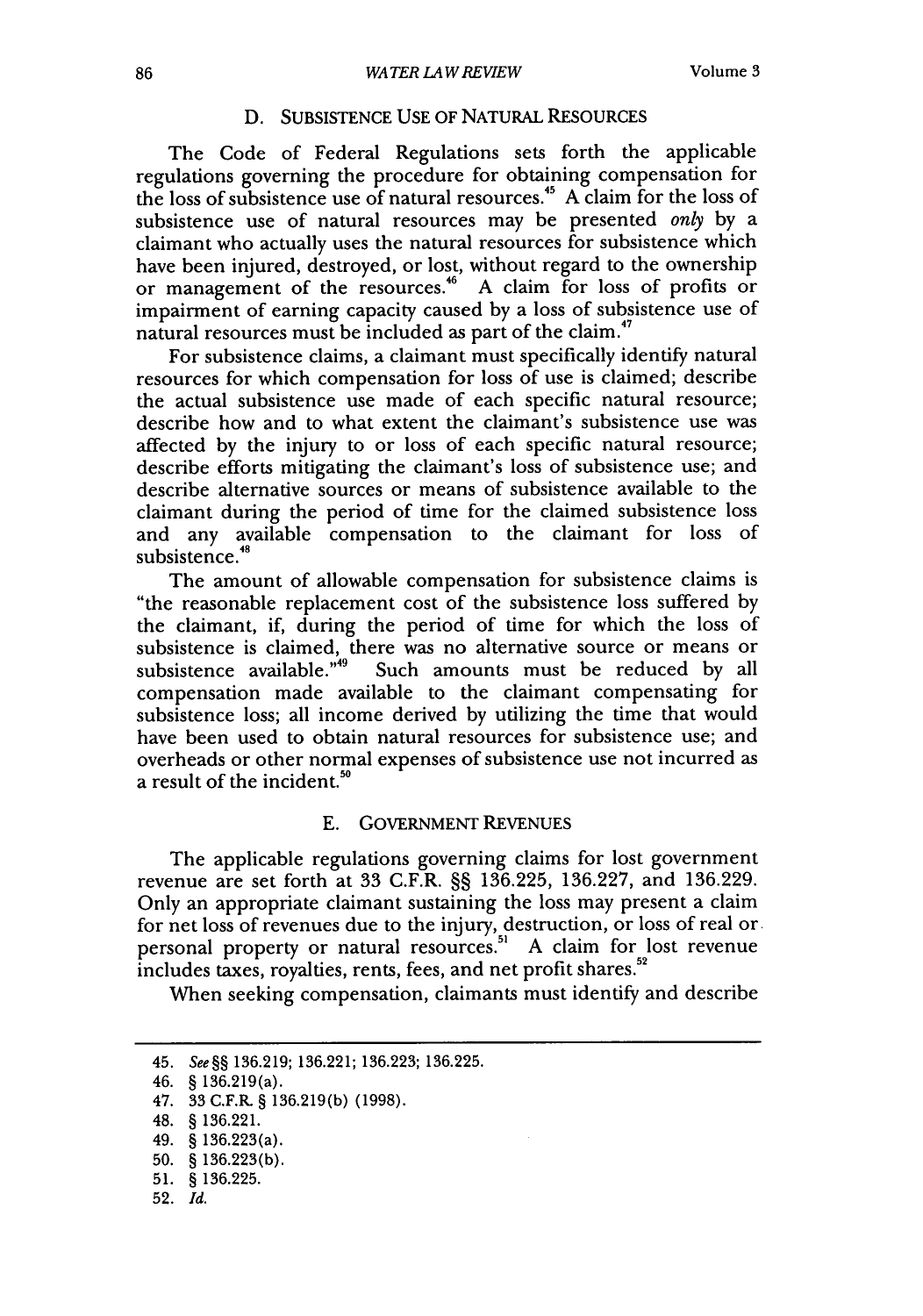the economic loss, including the applicable authority, property affected, method of assessment, rate, and method and dates of collection.53 Additionally, the claimant must establish that real or personal property or natural resources were injured, destroyed, or lost, resulting in a loss of revenue.<sup>54</sup> The amount of allowable compensation for this type of claim is the total net revenue actually lost.<sup>5</sup>

#### F. PROFITS AND EARNING CAPACITY

A claimant sustaining the loss or impairment may present a claim for loss of profits or impairment of earning capacity due to the injury to, destruction of, or loss of real or personal property or natural resources.<sup>56</sup> The claimant does not have to own the damaged property or resources to recover for lost profits or income.<sup>57</sup> A claim for loss of profits or impairment of earning capacity involving a claim for injuries or economic losses resulting from the destruction of real or personal property must be claimed under 33 C.F.R. § 136.213.<sup>58</sup> A claim for loss of profits or impairment of earning capacity involving a claim for loss of subsistence use of natural resources must be claimed under 33 C.F.R. § 136.219.<sup>55</sup>

Several factors are necessary to substantiate a claim for lost profits or earning capacity. Claimants must establish that real or personal property or natural resources were injured or lost; the claimant's income was reduced resulting from injury to, destruction of, or loss of property or natural resources, and the amount of the reduction; and the amount of the claimant's profits or earnings in comparable periods and during the period when the claimed loss or impairment was suffered, established by income tax returns, financial statements and similar documents.<sup>60</sup> Additionally, a claimant must state whether alternative employment or business was available and undertaken and, if so, the amount of income received. $61$  All income that a claimant received as a result of the incident must be clearly indicated and any saved overhead and other normal expenses not incurred as a result of the incident must be established.

The amount of allowable compensation for claims of lost profits and earning capacity is limited to the actual net reduction or loss of earnings/profits suffered. Calculations for net reductions or losses must clearly reflect adjustments for all income resulting from the

62. *Id.*

<sup>53. 33</sup> C.F.R. § 136.227(a) (1998). 54. § 136.227(b).

**<sup>55. § 136.229.</sup>**

**<sup>56. §</sup>** 136.231(a).

**<sup>57.</sup>** *Id.*

**<sup>58.</sup>** § 136.231(b).

<sup>59. 33</sup> C.F.R. § 136.231(c) (1998).

<sup>60. § 136.233(</sup>a)-(c).

**<sup>61.</sup>** § 136.233(d).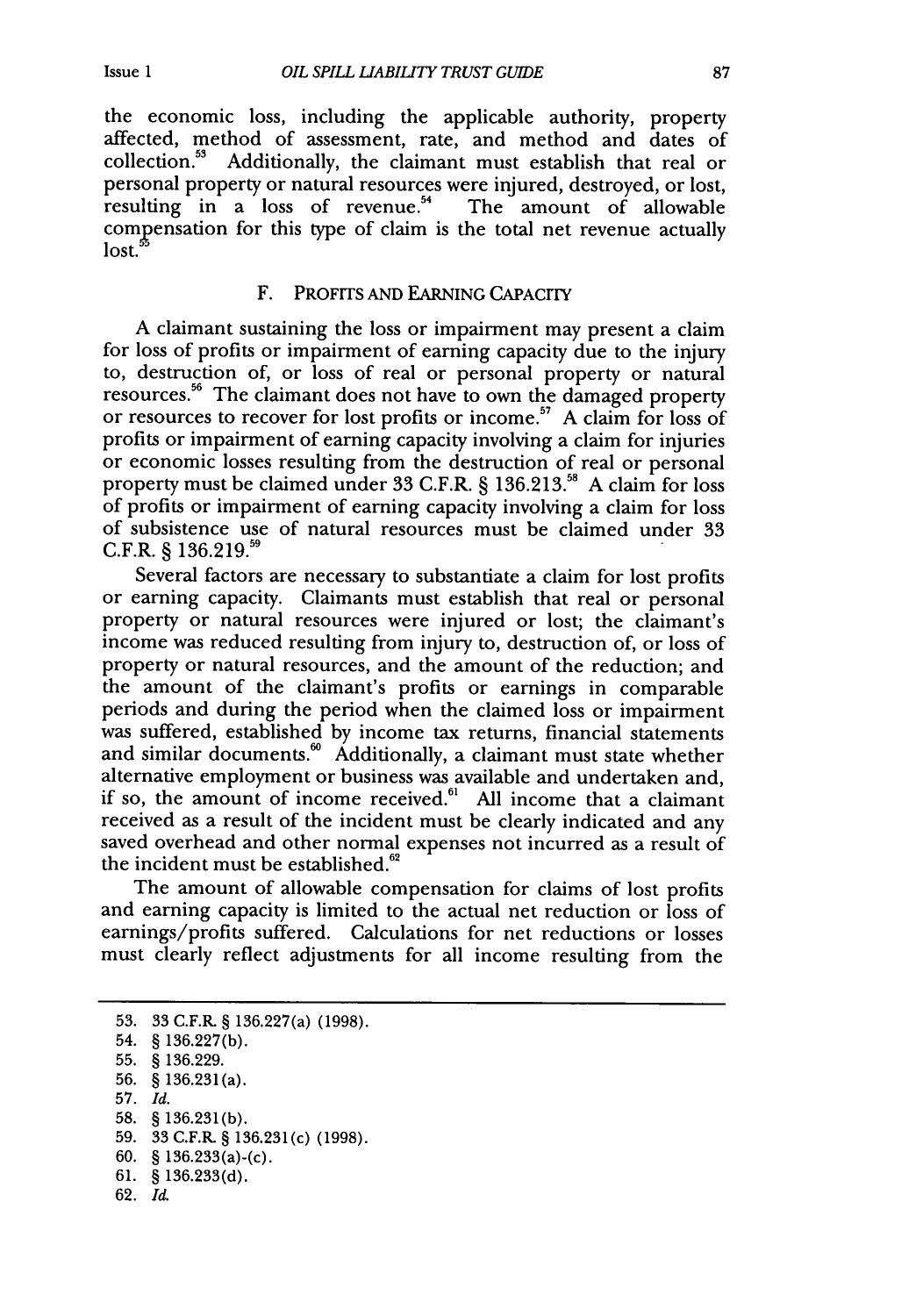incident; all income from alternative employment or businesses undertaken; potential income from alternative employment or business not undertaken, but reasonably available; saved overhead or normal expenses not incurred as a result of the incident; and state, local, and federal taxes.<sup>63</sup>

#### G. GOVERNMENT PUBLIC SERVICES

Only a state or state political subdivision incurring the costs may present a claim for the net costs of providing increased or additional public services during or after removal activities, including protection from fire, safety or health hazards, caused by a discharge of oil.<sup>64</sup>

An authorized claimant must establish the nature and need of the specific public services provided; that the services occurred during or after removal activities; that the services were provided as a result of an oil discharge and would otherwise not have been provided; and the net cost for the services and the methods used to compute those costs."' The net cost of the increased or additional service provided by the state or political subdivision is the amount of allowable compensation.

# VIII. SETILEMENT **AND** NOTICE **TO CLIUMANT**

A settlement payment in full or the acceptance a settlement offer is final and conclusive for all purposes, and upon payment, constitutes a release of the **NPFG** from the claim." Upon completion of review, the NPFC will issue its recommendation and offer for each claim submitted. Once an offer is made, it is a firm and final offer. There will be no negotiation of the claim unless additional proofs are submitted.<sup>6</sup>

Acceptance of any compensation precludes the claimant from filing any subsequent action against any person to recover costs or damages that are the subject of the compensated claim, and constitutes an agreement by the claimant to assign to the NPFC subrogation rights.<sup>69</sup> The claimant's failure to accept an offer of settlement within sixty days after the date the offer was mailed by the NPFC voids the offer automatically."

If the NPFC denies a claim, the claimant will be notified by certified or registered mail.<sup>71</sup> Furthermore, failure of the NPFC's Director to make final disposition of a claim within six months after

<sup>63. § 136.235(</sup>a)-(e).

<sup>64. § 136.237.</sup>

<sup>65. § 136.239(</sup>a)-(d).

<sup>66. 33</sup> C.F.R. § 136.241 (1998).

<sup>67. § 136.115 (</sup>a).

<sup>68.</sup> NATIONAL POLLUTION **FUNDS** CENTER, *supra* note 2, at 579-80.

<sup>69. 33</sup> C.F.R. § 136.115(a) (1998).

<sup>70. § 136.115(</sup>b).

<sup>71. § 136.115(</sup>c)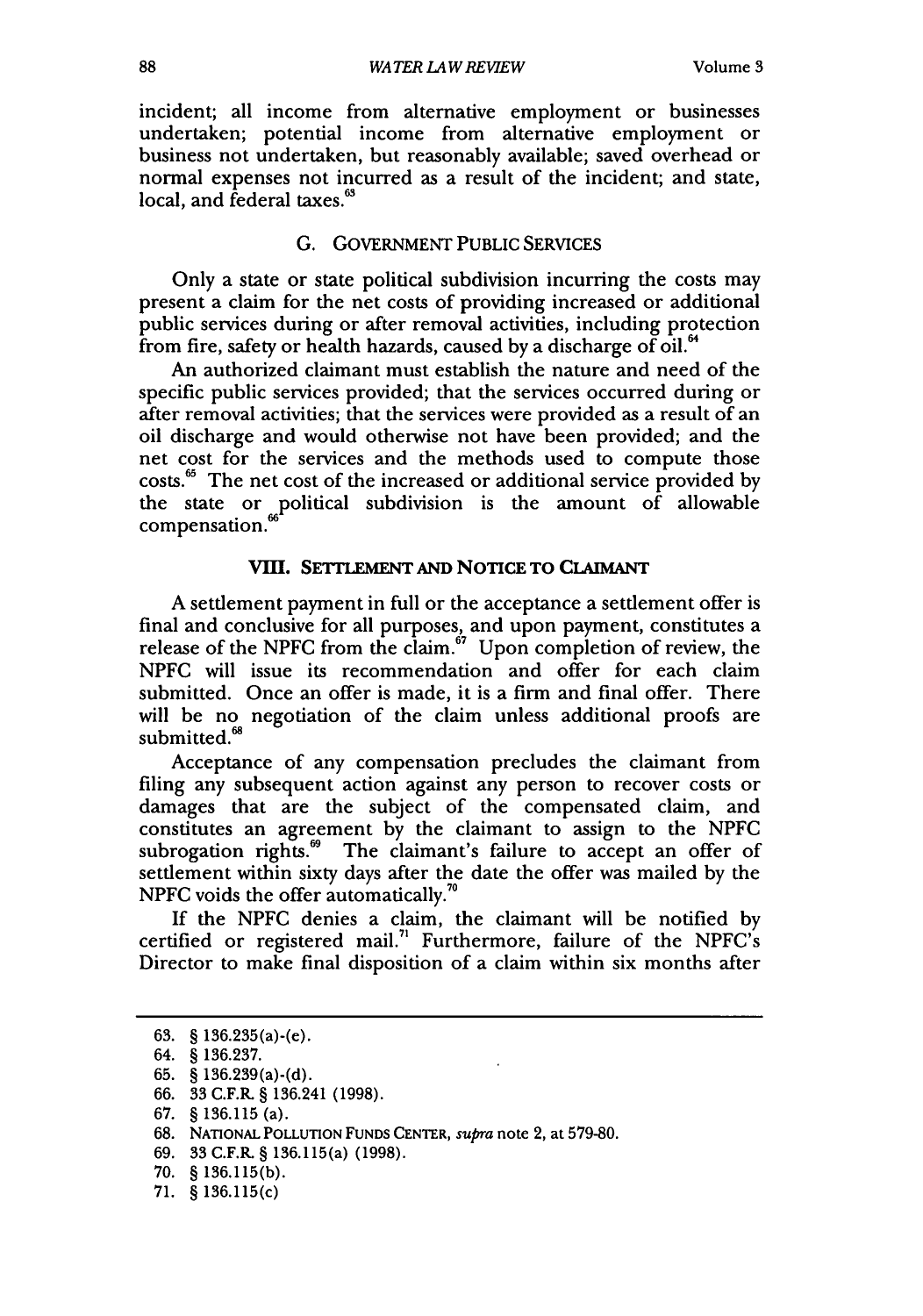filing shall be deemed at the claimant's option a final denial of the claim.<sup>72</sup> Upon written request, including the factual or legal grounds for relief, the NPFC's Director may reconsider any claim denied.<sup>73</sup> The NPFC Director must receive such requests within sixty days after the date the denial was mailed to the claimant or within thirty days after receipt of the denial by the claimant, whichever date is earlier.<sup>74</sup> Disposition of the request for reconsideration will be made within ninety days after its receipt by the NPFC.<sup>75</sup> If the NPFC denies any motion for reconsideration, the claimant may then commence a federal court action, addressing the issues of obtaining reimbursement or compensation from the OSLTF.<sup>76</sup>

## **IX. REMEDY FOR DENIAL OF CLAIM**

The Administrative Procedures Act **("APA")** provides judicial review of a final agency action.<sup>77</sup> Based on the precedent of *International Marine v. Oil Spill Liability Trust Fund,* a denial of appeal for reconsideration is considered to be a final agency action.<sup>78</sup> A court will reverse a final agency action if an RP can affirmatively prove an abuse of discretion or that the agency action was arbitrary and capricious.<sup>79</sup>

If a claimant disputes a final determination by the NPFC, there are certain recourse avenues available. In *Gatlin Oil Co. v. United States*,<sup>80</sup> the plaintiff, Gatlin Oil Co., ("Gatlin"), commenced a suit seeking reimbursement for costs incurred in removing fuel that was discharged from its onshore storage tanks onto the surrounding land and into a local river.<sup>81</sup> Initially, Gatlin sought compensation from the OSLTF for removal costs.<sup>82</sup> The NPFC determined that some claims for compensation made by Gatlin for were not compensable under OPA.<sup>85</sup> Gatlin then filed suit in the United States District Court for the Eastern District of North Carolina. The court, applying the arbitrary and capricious standard of review for agency actions, reversed the NPFC's ruling holding that the Fund Director had acted in an arbitrary and capricious manner. The court determined Gatlin was entitled to

- 74. *Id.*
- 75. 33 C.F.R. § 136.115(d) (1998).

77. 5 U.S.C. § 702 (1994).

- 79. 5 U.S.C. § 706(2)(A) (1994).
- 80. Gatlin Oil Co. v. United States, 169 F.3d 207 (4th Cir. 1999).

81. Id. at 209.

- 82. *Id.*
- **83.** *Id.*

<sup>72.</sup> *Id.*

**<sup>73.</sup>** § 136.115(d).

<sup>76.</sup> The jurisdiction of the relevant district court rests on 28 U.S.C. § **1331** (1994) (which deals with issues of federal question); 33 U.S.C. § 2717(b) (1994) (original jurisdiction granted under the Oil Pollution Act); and section 10(a) of the Administrative Procedure Act, codified at 5 U.S.C. § 702 (1994).

<sup>78.</sup> International Marine v. Oil Spill Liab. Trust Fund, 903 F. Supp. 1097, 1102 n.3 (S.D. Tex. 1994).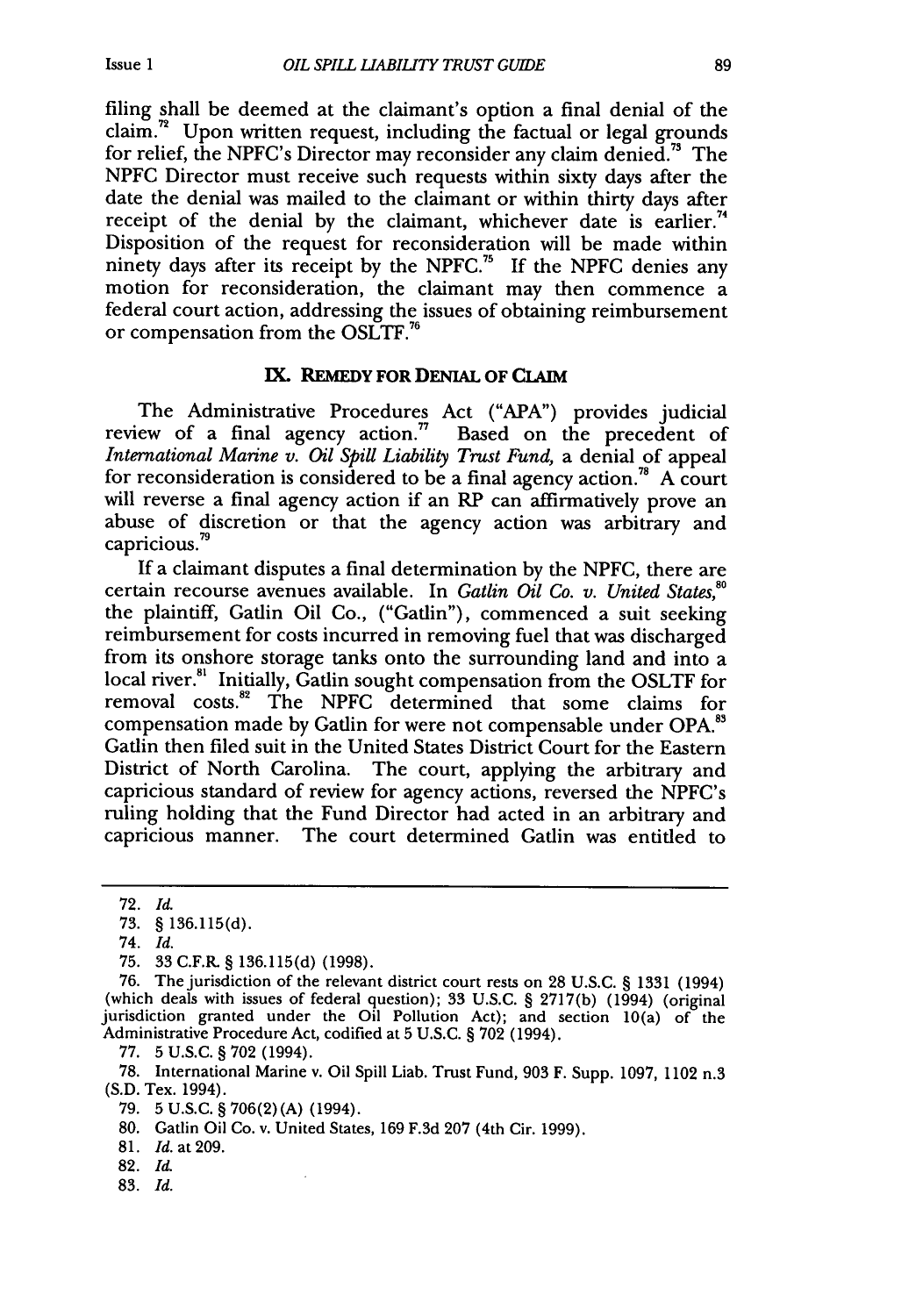compensation for all its recovery costs and damages with interest.<sup>84</sup> Gatlin was entitled to a complete defense because the discharge had been caused by an unknown and unidentified vandal.<sup>85</sup> The court remanded the matter to the NPFC for further fact finding and reconsideration in accordance with its opinion.<sup>86</sup>

The United States appealed the district court's ruling. The Fourth Circuit reiterated that the Fund Director's findings must not be arbitrary, capricious, or an abuse of discretion. $17$  The Fourth Circuit further held that a reviewing court should determine the reasonableness of the Fund Director's allowance or disallowance of compensation.8 After reviewing the case, the Fourth Circuit vacated the district court's rulings and concluded that the Fund Director's findings were correct and remanded the matter to the district court for further proceedings.

# **X. PRACTICAL CONSIDERATIONS IN PRESENTING CLAIMS ON BEHALF OF RESPONSIBLE PARTIES"0**

When presenting a claim to the OSLTF, each claimant has the burden of proving its entitlement to receive compensation. When presenting a claim on behalf of an RP, the RP is responsible for demonstrating its defenses and right to limitation of liability. Ostensibly, the RP must affirmatively prove that the spill was not caused by its own gross negligence. In meeting this burden, the RP can rely on the Coast Guard investigative findings, judicial determinations, and any other evidence the RP wishes to submit.

Difficulty may arise if the Coast Guard investigation report is delayed. The bureaucratic nature of the Coast Guard infrastructure tends to lend itself to requiring a substantial amount of time and internal review before the final findings are available. This may create an obstacle for a party proving its entitlement for further review of its claim.

While the NPFC provides an initial claim form for presenting a claim to the NPFC, there is no prescribed format for presenting a claim against the OSLTF. The claim regulations provide some guidance as to the content of general claim submissions.' A claim submission must be a signed written document with a sum certain stated. In addition to identifying the date, time, place of incident, and

<sup>84.</sup> *Id.*

<sup>85.</sup> Id.at210.

<sup>86.</sup> *Gatlin Oi4* 169 F.3d at 210.

<sup>87.</sup> *Id.* at 212.

<sup>88.</sup> *Id.* (citing 33 C.F.R. §§ 136.205 and 136.235, providing for the type of compensation allowable under these regulations).

<sup>89.</sup> Id. at 214.

<sup>90.</sup> Based on the experience of The Chalos Law Firm, LLC in presenting claims against the OSLTF and the NPFC, this section is intended as a summary of experience and suggestions which may prove useful to others in presenting claims to the NPFC.

<sup>91.</sup> See 33 C.F.R. §§ 136.105-136.113 (1998).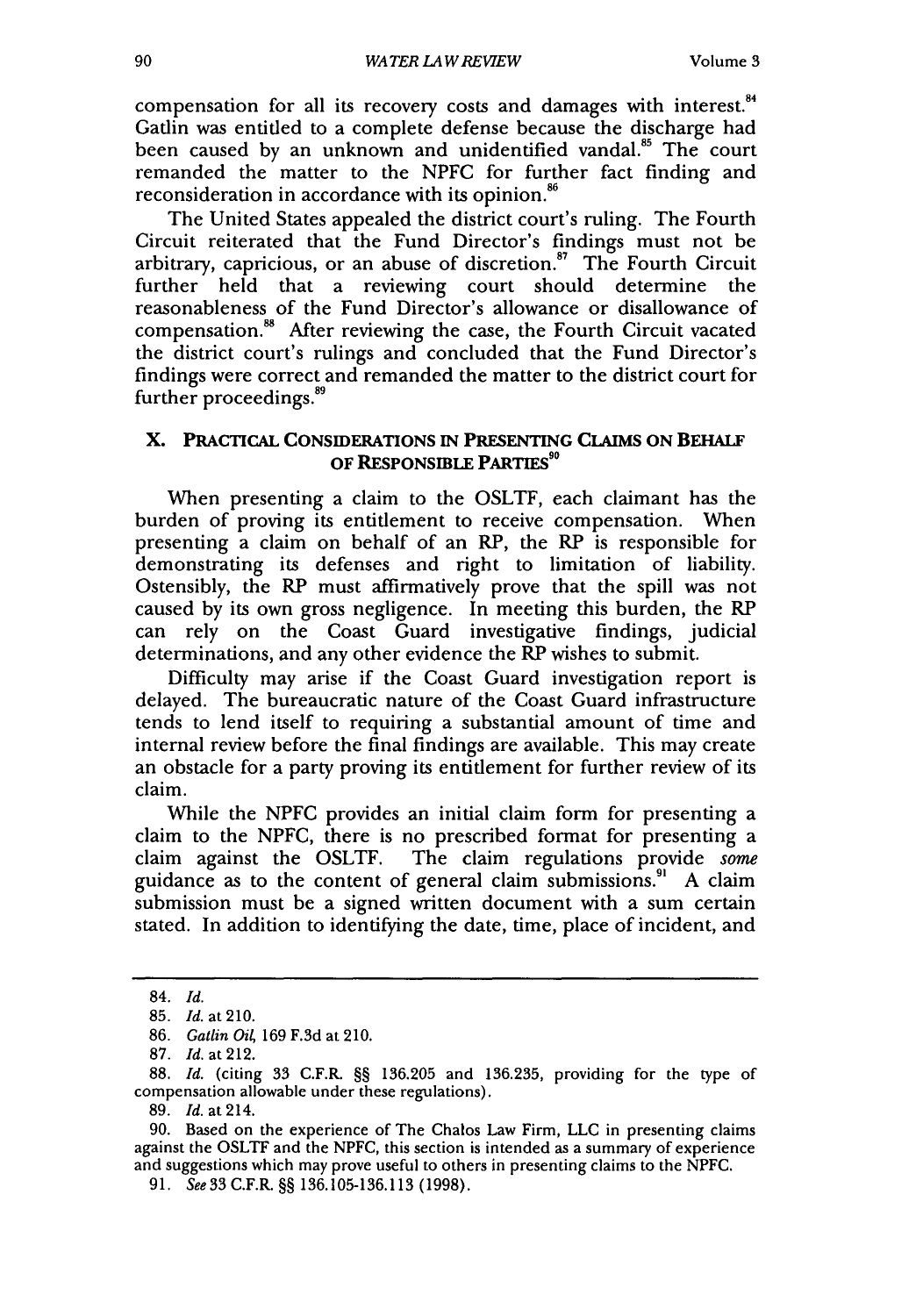identity of claimant, the claim submission must contain a statement certifying that all material facts are included therein and are accurate.

In providing factual narratives and other evidence as part of the claim process, the claimant must be very careful in selecting what statements to make. Such statements may be used as admissions in third-party litigation or by the Coast Guard to supplement its own findings.

The NPFC review process can be painstakingly slow, as undertaking such a review is a complex and tedious task. Once a claimant has demonstrated its entitlement for claim submission, an NPFC Claims Adjuster must review each and every item on each and every document submitted. In order to facilitate review and processing, a neat, detailed, and organized claim is necessary. The use of summary sheets and spreadsheet software is recommended. Summaries are useful as guides for reviewing supporting documentation such as invoices and daily job reports. Additionally, backup or supporting documentation segregated in binders for each spill responder or contractor with clear delineation of sub-contractor support, documents, and invoices is also recommended.

The neater and more organized a claim, the more likely it will be reviewed and adjusted "in-house" by the NPFC. A claimant may present summary spreadsheets by hard copy or on computer diskette, utilizing any major spreadsheet applications. Presenting a claim in this manner not only saves the NPFC time by way of facilitating its claim review process, but also may speed up the claim determination process, saving the claimant time and money. Haphazard submissions may result in unnecessary delay in the processing of a claim.

Some problems can arise, even when a neat and organized claim has been submitted. The NPFC Claims Adjuster will necessarily review each and every item on all invoices. Thorough review often reveals problems inherent in the supporting documentation. Due to the chaotic nature of an oil spill response, support documents, including sign-in logs or daily reports, are often missing or incomplete. Illegible documents and inconsistent subcontractor documents are problematic. Computation and transcription problems may become evident in summaries or support documents. Other discrepancies may occur when a response contractor's notes are inconsistent, missing, or otherwise objectionable to the NPFC Claims Adjuster.

The government, in an effort to pay what it deems to be an appropriate rate, will attempt to pay Basic Ordering Agreement ("BOA") rates rather than the contractor's actual response rate. However, in evaluating a claim, the government may allow for some reasonable mark-ups. In reviewing claims including overtime payments, "overtime" is generally considered only after the eight hours per day and forty hours per week threshold has been surpassed. New policy directives may be issued in the near future, providing better guidance in this regard.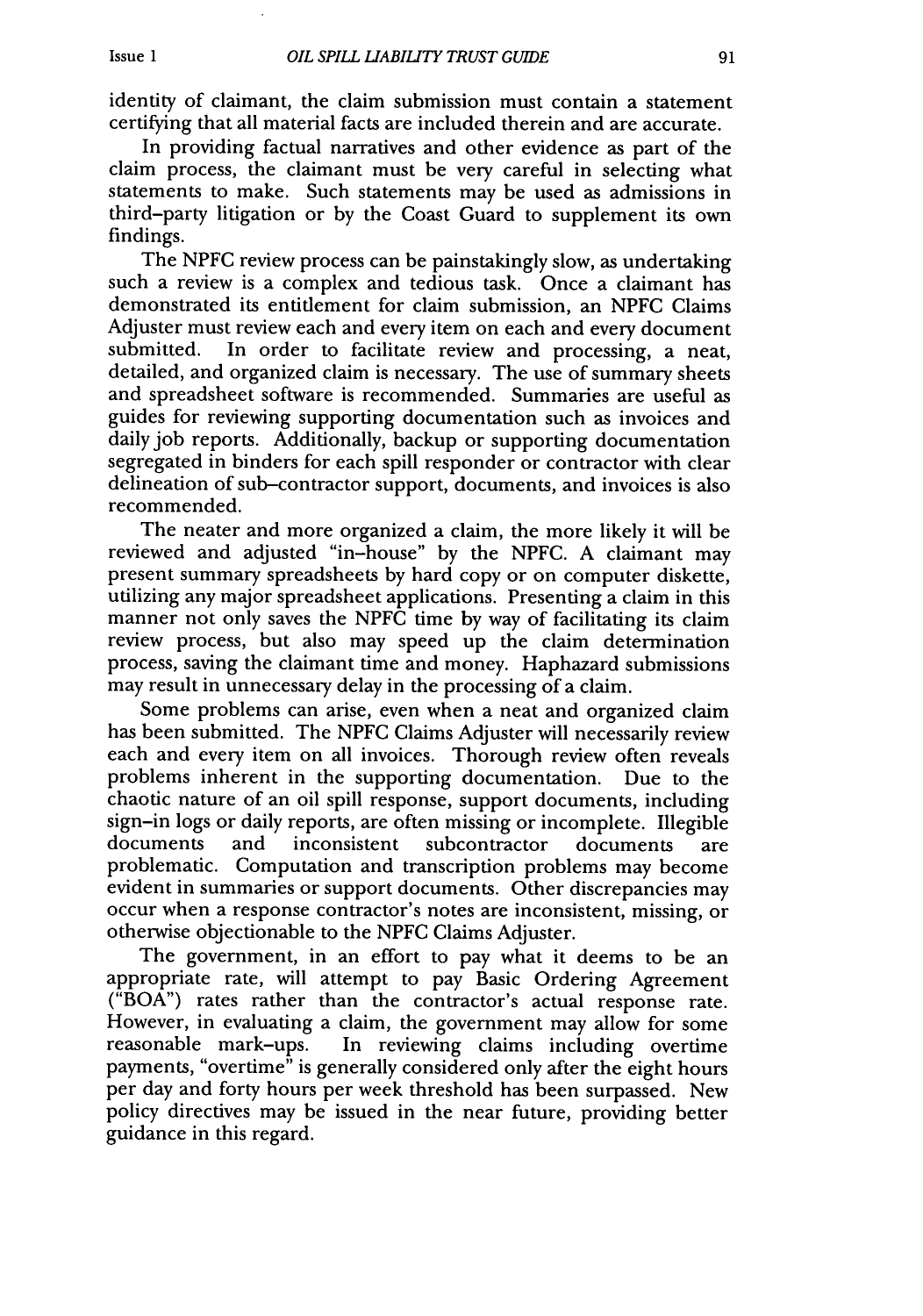#### **XI. CONCLUSION**

The relevant guidelines and regulations for presenting a claim against the OSLTF are clearly set forth in the United States Code and the Code of Federal Regulations. However, despite such legislation and the fact that OPA and the NPFC have been in existence for nearly a decade, the case law precedent concerning what is or is not a valid claim on behalf of an RP is scarce. In this author's opinion, the claims procedure and its controlling legislation are well drafted, however, without supplementation by specific court interpretations, comprehensive guidance is lacking.

There is a scarcity of case law interpreting the provisions of OPA, specifically section 2704, and case law defining when an RP has a limited liability entitlement. As discussed above, an RP must demonstrate its entitlement to a limitation of liability prior to the NPFC undertaking the task of reviewing a claim presented. However, from the current precedent available and the statutory legislative history, it seems clear that only a finding of *gross negligence* or *willful misconduct* will defeat the assertion of a limitation of liability under OPA § 2704.

In *National Shipping Co. v. Moran Mid-Atlantic Corp.,* the court interpreted OPA § 2704 with respect to a case of a tugboat that collided with another vessel and resulted in an oil spill.<sup>92</sup> The collision in that case was caused by the tugboat captain's "failure to properly control his vessel."<sup>33</sup> The court found that the captain's actions constituted a "lack of due care" amounting to "negligence under maritime law."<sup>94</sup> In discussing whether section  $2704(\check{c})(1)(a)$  should deny the tug operator's right to limit its liability, the court distinguished the captain's ordinary negligence from the "gross negligence or willful misconduct" language contained in the statute." Holding that section  $2704(c)(1)(a)$  did not apply, the court stated, "[t]his is simply a case of ordinary negligence, a failure to exercise reasonable care."<sup>96</sup>

The *National Shipping* decision does not elaborate on the distinction between ordinary negligence and the requisite level of gross negligence or recklessness required before an RP would otherwise be denied its right to limit its liability pursuant to OPA § 2704. Notwithstanding, it has been successfully argued to the NPFC that the only reasonable reading of the language of the governing statute and the court's decision in *National Shipping* must recognize that in order for section  $2704(c)(1)(a)$  to apply, there must be a finding of something *significantly* more than mere carelessness or ordinary negligence.

<sup>92.</sup> National Shipping Co. v. Moran Mid-Atlantic Corp., 924 F. Supp. 1436 (E.D. Va. 1996), aff'g, 1998 A.M.C. 163 (4th Cir. 1997).

<sup>93.</sup> *Id.* at 1452.

<sup>94.</sup> *Id.* (citing *Benedict on Admiralty* § 3.02[B] [4] (7th ed. 1995)).

<sup>95.</sup> *Id.* at 1453.

<sup>96.</sup> *Id.*